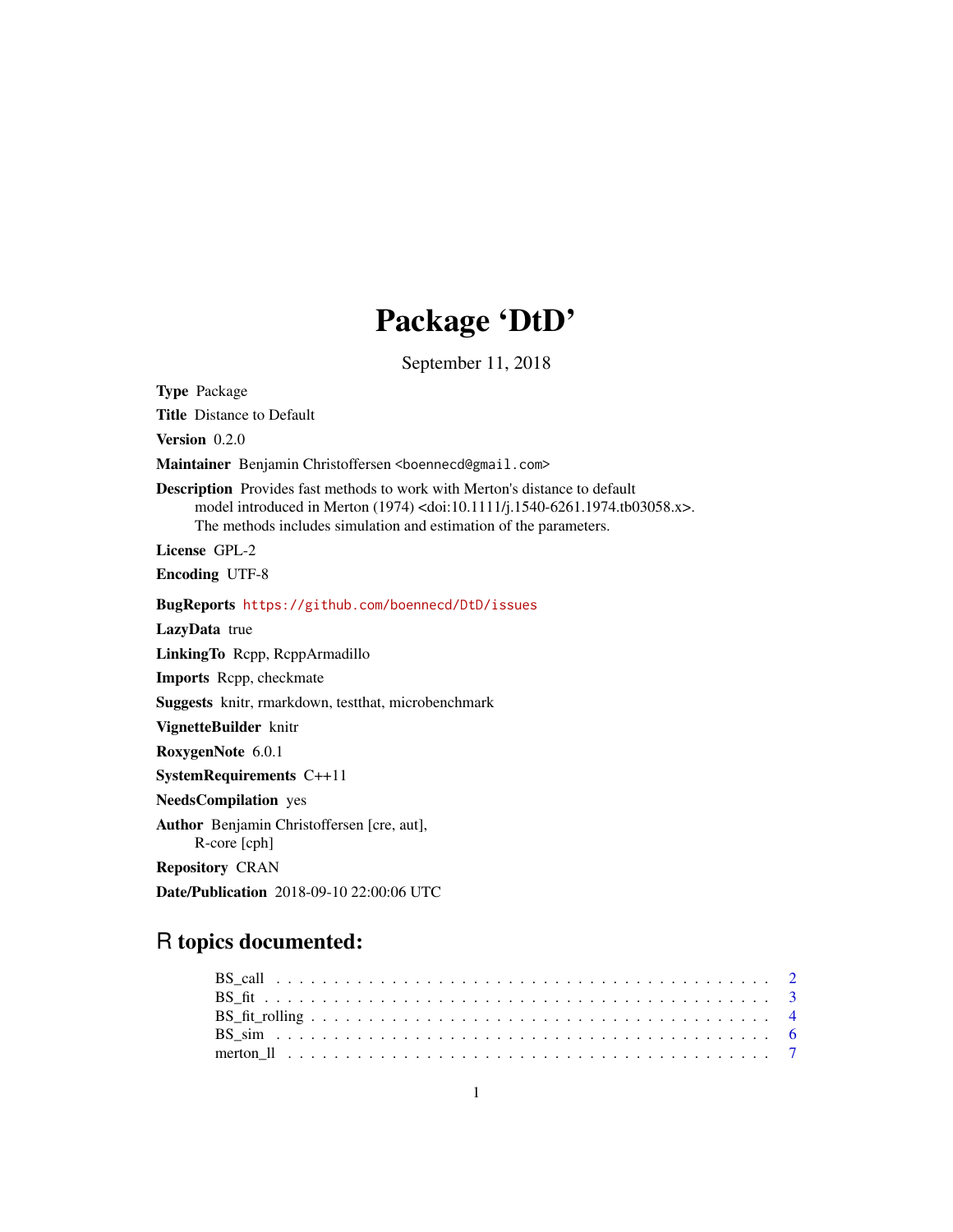#### <span id="page-1-0"></span>**Index** [9](#page-8-0)

#### <span id="page-1-1"></span>Description

Computes the European call option and the inverse. All vectors with length greater than one needs to have the same length.

#### Usage

BS\_call(V, D, T., r, vol)

get\_underlying(S, D, T., r, vol, tol = 1e-12)

#### Arguments

| V   | numeric vector or scalar with price of the underlying asset.                                                                                                           |
|-----|------------------------------------------------------------------------------------------------------------------------------------------------------------------------|
| D.  | numeric vector or scalar with debt due in T                                                                                                                            |
| Τ.  | numeric vector or scalar with time to maturity.                                                                                                                        |
| r   | numeric vector or scalar with risk free rates.                                                                                                                         |
| vol | numeric vector or scalar with volatilities, $\sigma s$ .                                                                                                               |
| S.  | numeric vector with observed stock prices.                                                                                                                             |
| tol | numeric scalar with tolerance to get_underlying. The difference is scaled if<br>the absolute of S is large than tol as in the tolerance argument to all.equal.numeric. |

#### Value

Numeric vector or scalar with price of the underlying asset or equity price.

#### See Also

[BS\\_fit](#page-2-1)

```
library(DtD)
set.seed(58661382)
sims < BS_sism(vol = .2, mu = .03, dt = .1, V_0 = 100, T. = 1, D = rep(80, 20), r = .01)
stopifnot(with(
  sims, isTRUE(all.equal(V, get_underlying(S, D, T, r, vol)))))
stopifnot(with(
  sims, isTRUE(all.equal(S, BS_call(V, D, T, r, vol)))))
```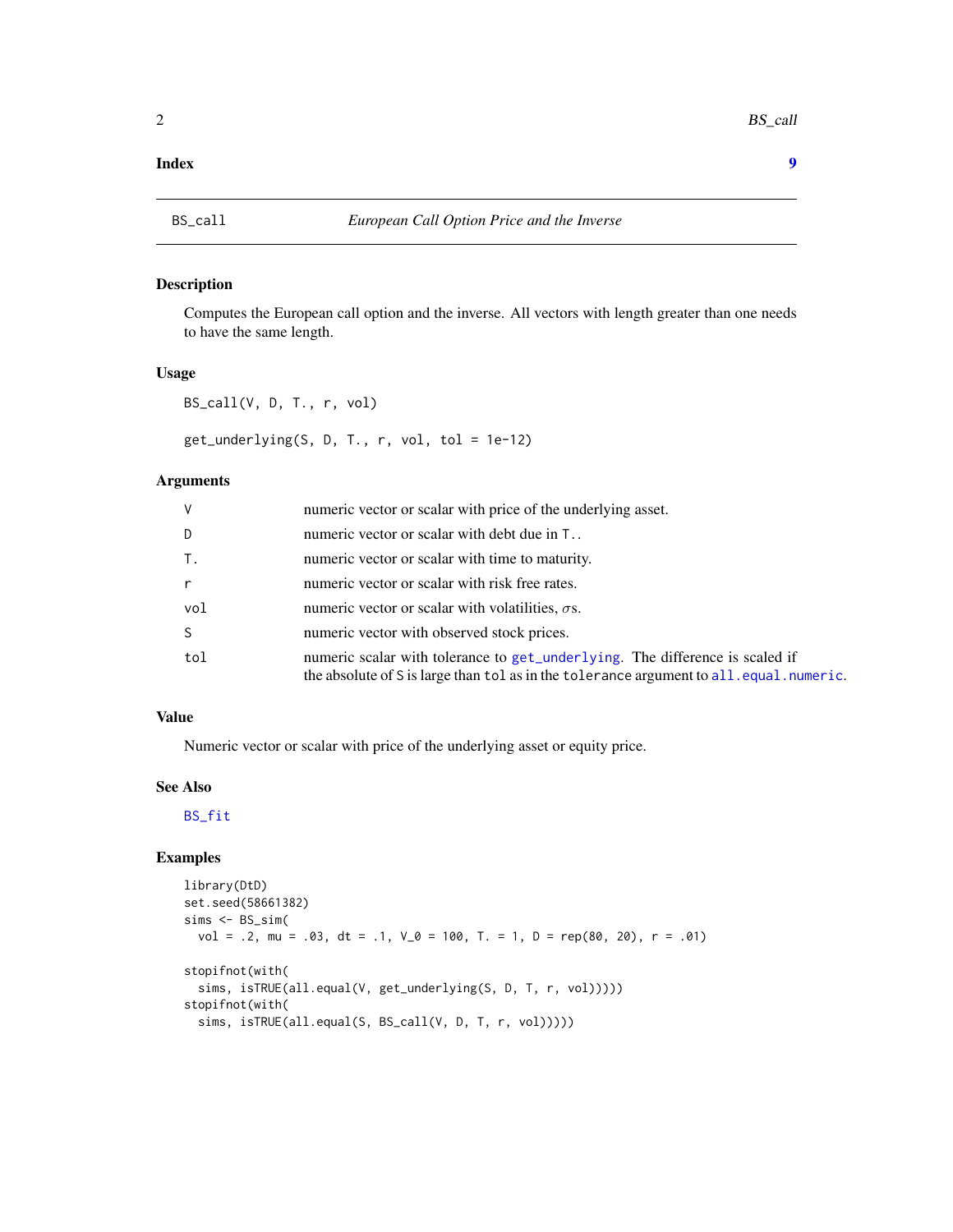<span id="page-2-1"></span><span id="page-2-0"></span>

#### Description

Function to estimate the volatility,  $\sigma$ , and drift,  $\mu$ . See vignette("Distance-to-default", package = "DtD") for details. All vectors with length greater than one needs to have the same length. The Nelder-Mead method from [optim](#page-0-0) is used when method = "mle". Either time or dt should be passed.

#### Usage

```
BS_fit(S, D, T., r, time, dt, vol_start, method = c("iterative", "mle"),
  tol = 1e-12, eps = 1e-08
```
#### Arguments

| <sub>S</sub> | numeric vector with observed stock prices.                                                                                                                               |
|--------------|--------------------------------------------------------------------------------------------------------------------------------------------------------------------------|
| D            | numeric vector or scalar with debt due in T                                                                                                                              |
| <b>T.</b>    | numeric vector or scalar with time to maturity.                                                                                                                          |
| $\mathsf{r}$ | numeric vector or scalar with risk free rates.                                                                                                                           |
| time         | numeric vector with the observation times.                                                                                                                               |
| dt           | numeric scalar with time increments between observations.                                                                                                                |
| vol_start    | numeric scalar with starting value for $\sigma$ .                                                                                                                        |
| method       | string to specify which estimation method to use.                                                                                                                        |
| tol          | numeric scalar with tolerance to get_underlying. The difference is scaled if<br>the absolute of S is large than tol as in the tolerance argument to all. equal. numeric. |
| eps          | numeric scalar with convergence threshold.                                                                                                                               |

#### Value

A list with the following components

| ests    | estimates of $\sigma$ , and drift, $\mu$ .                                                                                                |
|---------|-------------------------------------------------------------------------------------------------------------------------------------------|
| n iter  | number of iterations when method $=$ "iterative" and number of log likeli-<br>hood evaluations when $\mathsf{method} = \mathsf{''mle''}.$ |
| success | logical for whether the estimation method converged.                                                                                      |

#### Warning

Choosing tol >= eps or roughly equal may make the method alternate between two solutions for some data sets.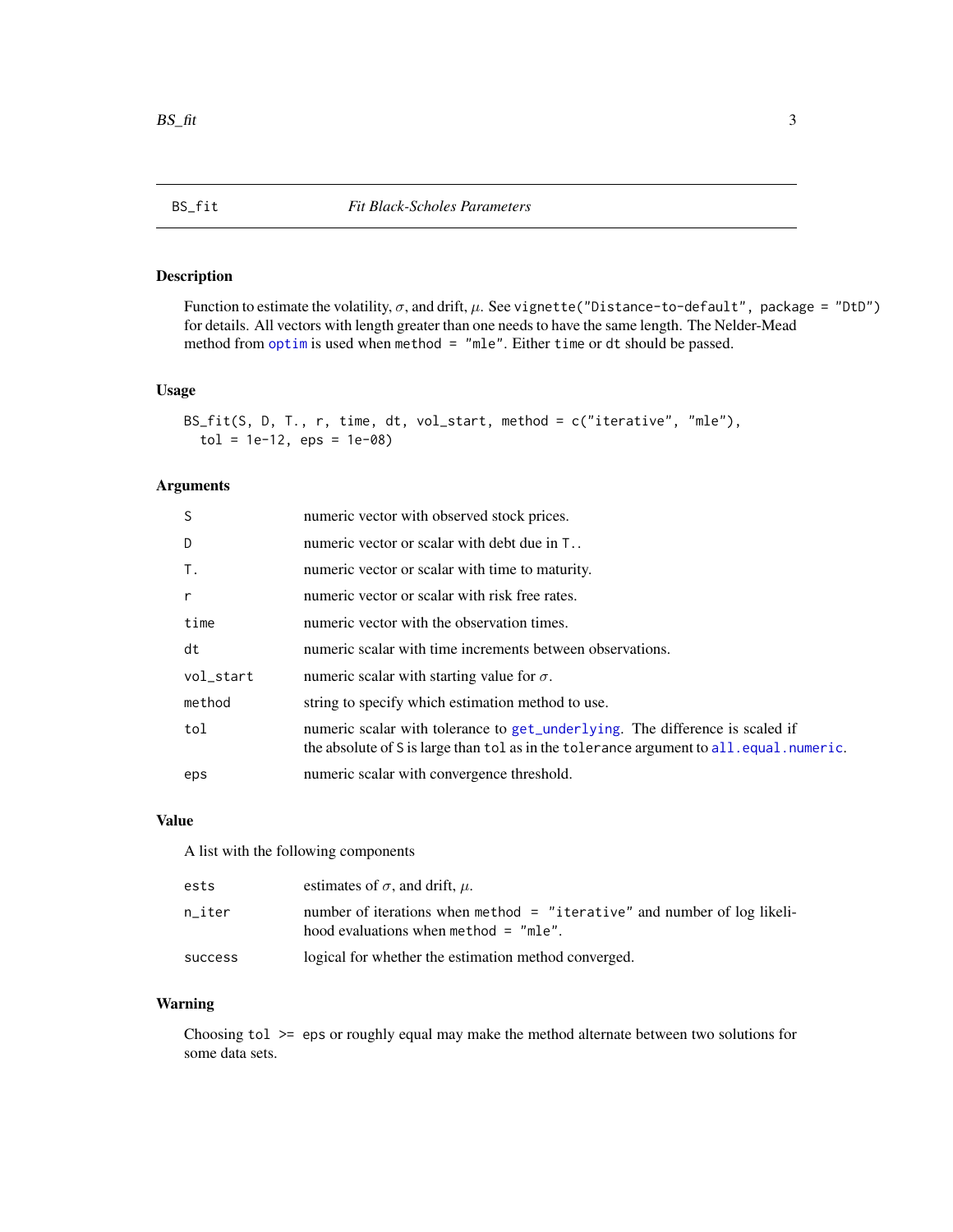#### Examples

```
library(DtD)
set.seed(83486778)
sims < BS_sism(vol = .1, mu = .05, dt = .1, V_0 = 100, T. = 1, D = rep(80, 20), r = .01)
with(sims,
     BS_fit(S = S, D = D, T. = T, r = r, time = time, method = "mle"))
```
BS\_fit\_rolling *Fit Black-Scholes Parameters Over Rolling Window*

#### Description

Function to estimate the volatility,  $\sigma$ , and drift,  $\mu$ . E.g., the window can be over a given number of months. See vignette("Distance-to-default", package = "DtD") for details.

#### Usage

```
BS_fit_rolling(S, D, T., r, time, dt, vol_start, method = c("iterative",
  mle, tol = 1e-12, eps = 1e-08, grp, width, min_obs)
```
#### Arguments

| S          | numeric vector with observed stock prices.                                                                                                                             |
|------------|------------------------------------------------------------------------------------------------------------------------------------------------------------------------|
| D          | numeric vector or scalar with debt due in T                                                                                                                            |
| T.         | numeric vector or scalar with time to maturity.                                                                                                                        |
| r          | numeric vector or scalar with risk free rates.                                                                                                                         |
| time       | numeric vector with the observation times.                                                                                                                             |
| dt         | numeric scalar with time increments between observations.                                                                                                              |
| vol_start  | numeric scalar with starting value for $\sigma$ .                                                                                                                      |
| method     | string to specify which estimation method to use.                                                                                                                      |
| tol        | numeric scalar with tolerance to get_underlying. The difference is scaled if<br>the absolute of S is large than tol as in the tolerance argument to all equal numeric. |
| eps        | numeric scalar with convergence threshold.                                                                                                                             |
| grp        | integer vector with the group identifier (e.g., units of months).                                                                                                      |
| width      | integer scalar with the units of grp to include in the rolling window.                                                                                                 |
| $min\_obs$ | integer scalar for the minimum number of observation required in each window.                                                                                          |

<span id="page-3-0"></span>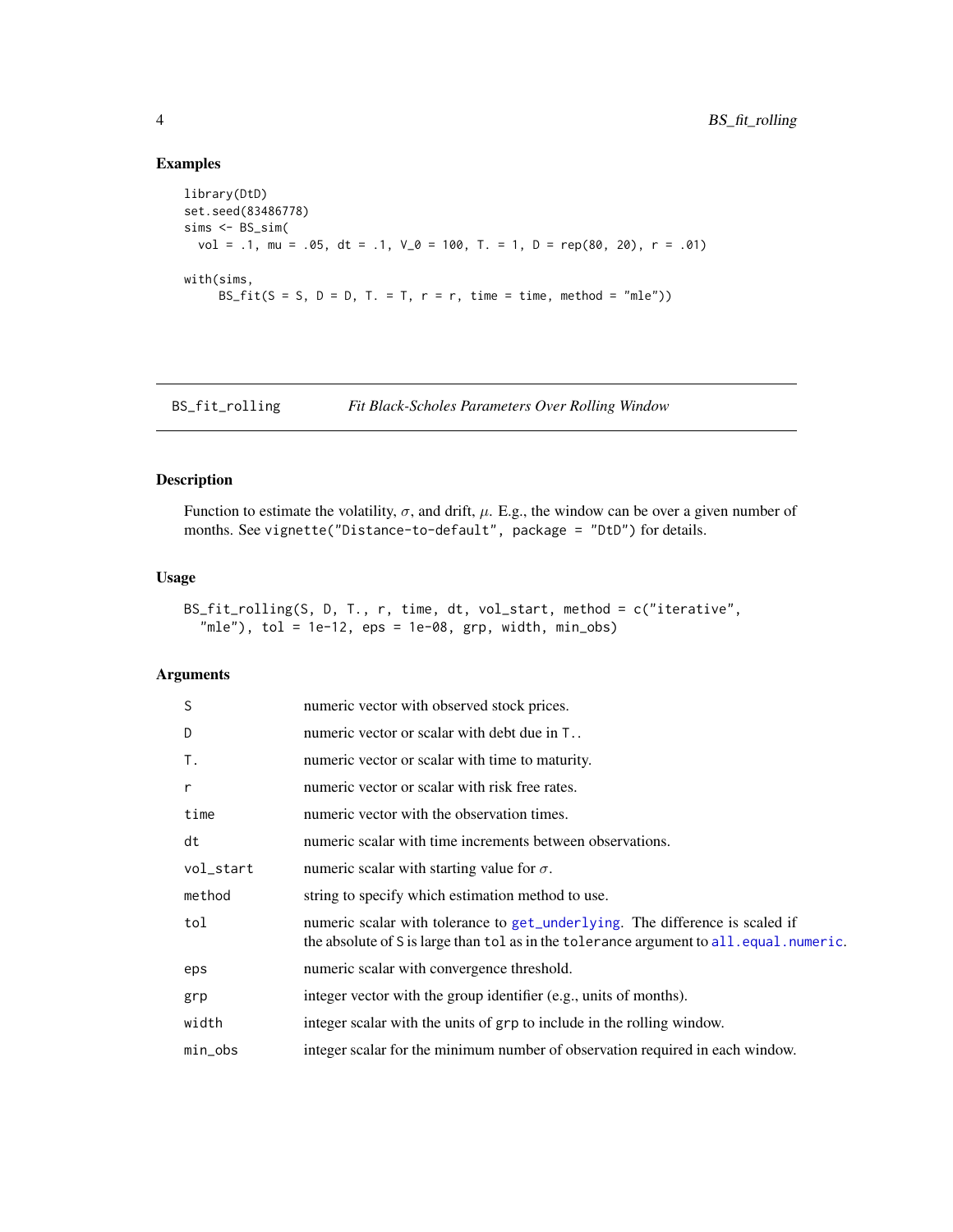#### <span id="page-4-0"></span>Value

Matrix with the grp, number of observation in the window, parameter estimates, and 'n\_iter' as in [BS\\_fit](#page-2-1), and whether the estimation method was successful.

An error attribute is added in case other code than [optim](#page-0-0) fails. It is a list of lists with the grp index where the method failed and the output from [try](#page-0-0).

#### See Also

[BS\\_fit](#page-2-1)

```
# Simulate data
set.seed(55770945)
n \le -21L * 3L * 12L # 21 trading days for 3 years w/ 12 months
sims < BS_sism(vol = .1, mu = .05, dt = .1, V_0 = 100, T. = 1,
  D = runif(n, 80, 90), r = runif(n, 0, .01))sims$month <- (1: nrow(sims) - 1L) %/% 21L + 1L
# throw out some months
sims <- subset(sims, !month %in% 15:24)
# assign parameters
grp <- sims$month
width \le 12L \qquad # window w/ 12 month width
min_obs \le 21L \star 3L # require 3 months of data
# estimate results with R loop which is slightly simpler then the
# implementation
grps <- unique(grp)
out <- matrix(
  NA_{real}, nrow = length(grps), ncol = 6,
  dimnames = list(NULL, c("mu", "vol", "n_iter", "success", "n_obs", "grp")))
for(g in grps){
  idx \leftarrow which(grps == g)
  keep \le which(grp %in% (g - width + 1L):g)
  out[idx, c("n_obs", "grp")] <- c(length(keep), g)
  if(length(keep) < min_obs)
   next
  res <- with(
    sims[keep, ],
   BS_fit(S = S, D = D, T. = T, r = r, time = time, method = "iterative",
           vol\_start = 1)out[idx, c("mu", "vol", "n_iter", "success")] <- rep(
    do.call(c, res[c("ests", "n_iter", "success")]), each = length(idx))
}
# we get the same with the R function
out_func <- with(sims, BS_fit_rolling(
  S = S, D = D, T = T, r = r, time = time, method = "iterative",
```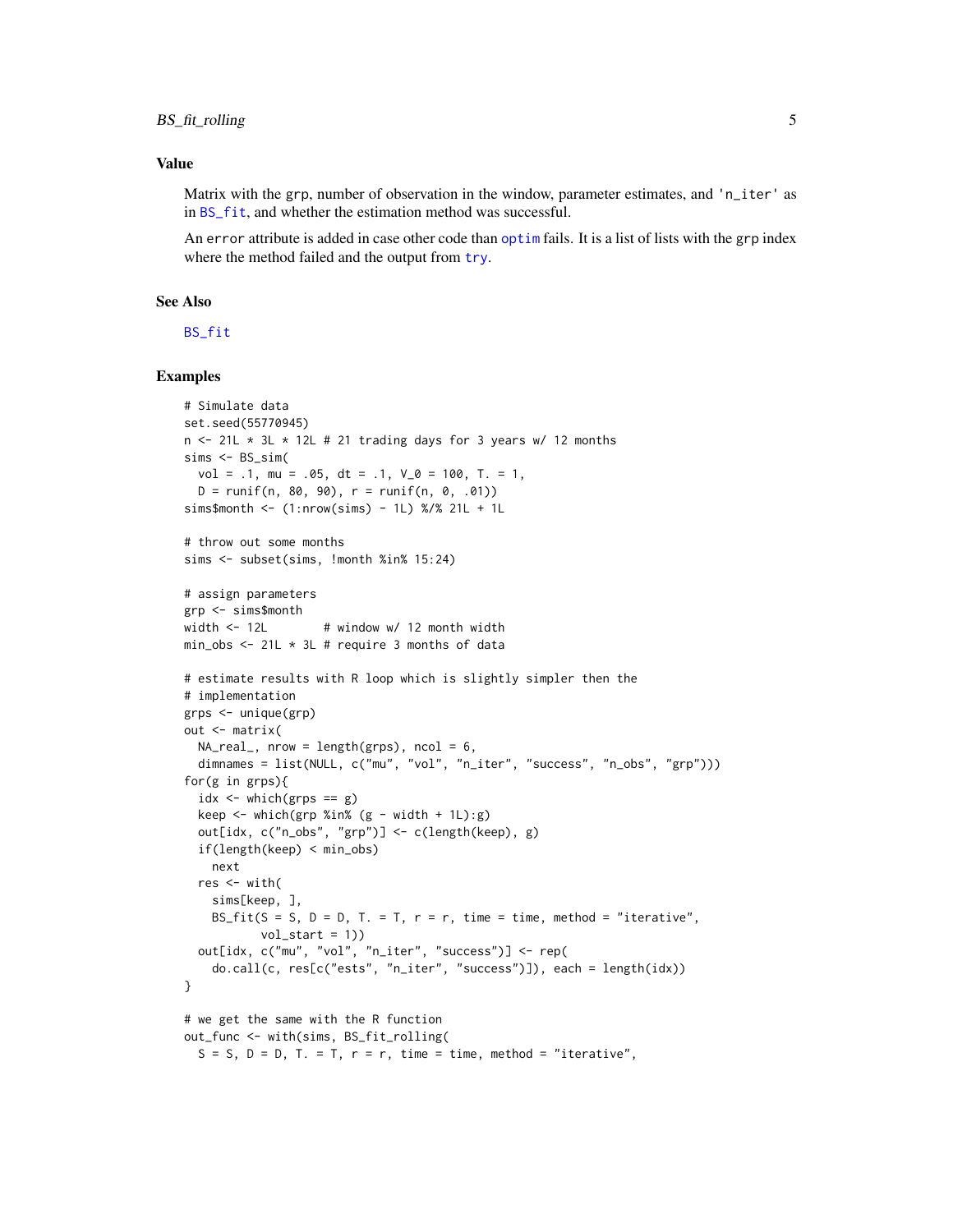```
grp = month, width = width, min_obs = min_obs))
all.equal(out[, names(out) != "n_iter"],
         out_func[, names(out_func) != "n_iter"])
```
#### BS\_sim *Simulate Stock Price and Price of Underlying Asset*

#### Description

At least one of D, r, or T. needs to have the desired length of the simulated series. All vectors with length greater than one needs to have the same length.

#### Usage

BS\_sim(vol, mu, dt, V\_0, D, r, T.)

#### Arguments

| vol | numeric scalar with $\sigma$ value.                                 |
|-----|---------------------------------------------------------------------|
| mu  | numeric scalar with $\mu$ value.                                    |
| dt  | numeric scalar with time increments between observations.           |
| V 0 | numeric scalar with starting value of the underlying asset, $S_0$ . |
| D   | numeric vector or scalar with debt due in T                         |
|     | numeric vector or scalar with risk free rates.                      |
|     | numeric vector or scalar with time to maturity.                     |

#### See Also

[BS\\_fit](#page-2-1)

```
library(DtD)
set.seed(79156879)
sims <- BS_sim(
  vol = .1, mu = .05, dt = .2, V_0 = 100, T. = 1, D = rep(80, 20), r = .01)
# plot underlying
plot(sims$V)
# plot stock
plot(sims$S)
```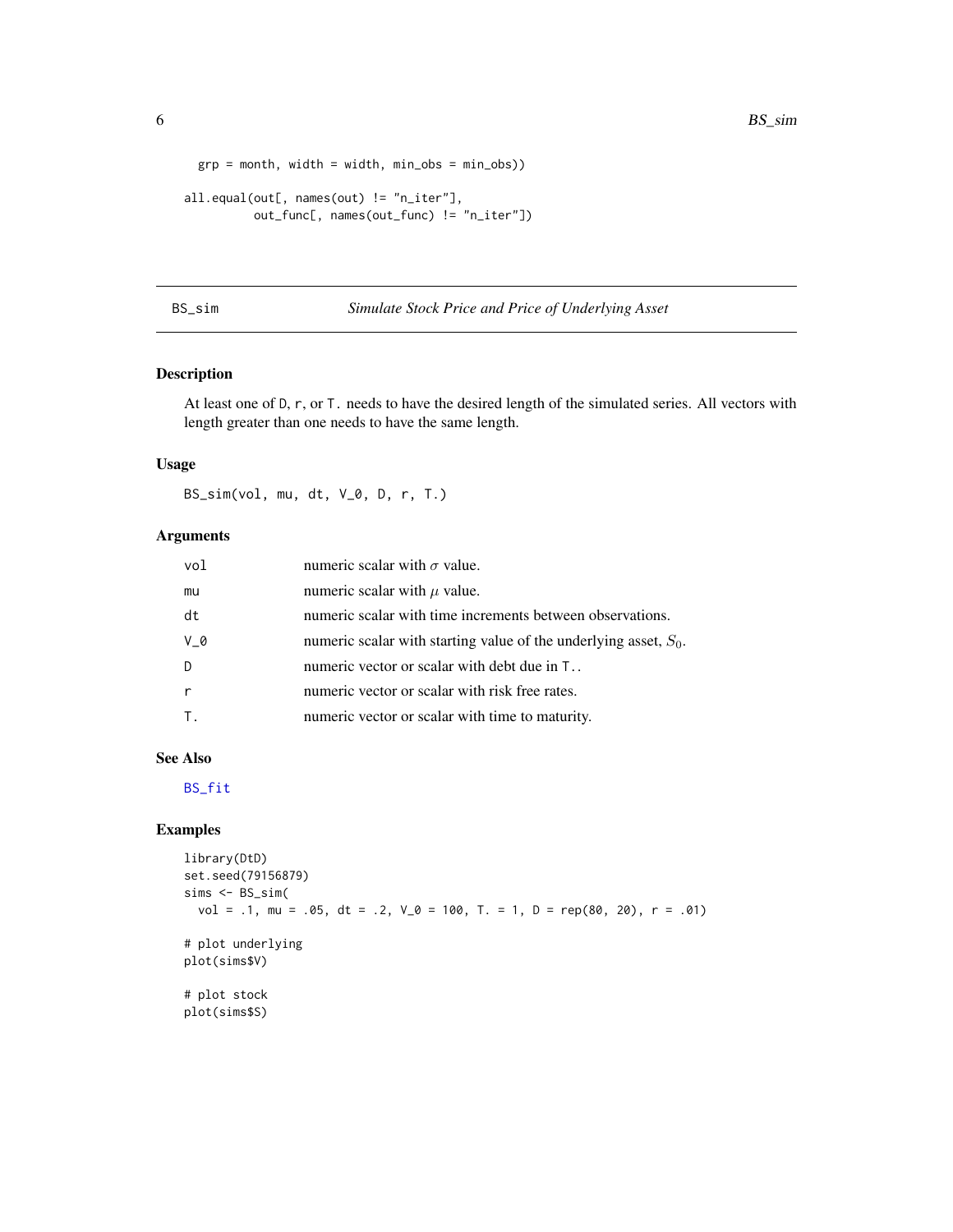<span id="page-6-0"></span>

#### Description

Computes the log-likelihood for a given values of  $\mu$  and  $\sigma$ .

#### Usage

merton\_ $11(S, D, T., r, time, dt, vol, mu, tol = 1e-12)$ 

#### Arguments

| -S           | numeric vector with observed stock prices.                                                                                                                               |
|--------------|--------------------------------------------------------------------------------------------------------------------------------------------------------------------------|
| D            | numeric vector or scalar with debt due in T                                                                                                                              |
| $T_{\star}$  | numeric vector or scalar with time to maturity.                                                                                                                          |
| $\mathsf{r}$ | numeric vector or scalar with risk free rates.                                                                                                                           |
| time         | numeric vector with the observation times.                                                                                                                               |
| dt           | numeric scalar with time increments between observations.                                                                                                                |
| vol          | numeric scalar with the $\sigma$ value.                                                                                                                                  |
| mu           | numeric scalar with the $\mu$ value.                                                                                                                                     |
| tol          | numeric scalar with tolerance to get_underlying. The difference is scaled if<br>the absolute of S is large than tol as in the tolerance argument to all. equal. numeric. |

#### See Also

#### [BS\\_fit](#page-2-1)

```
# we get the same if we call `optim` as follows. The former is faster and is
# recommended
set.seed(4648394)
sims <- BS_sim(
  vol = .1, mu = .05, dt = .1, V<sub>-</sub>0 = 100, T. = 1, D = rep(80, 20), r = .01)
r1 <- with(
  sims, BS_fitt(S = S, D = D, T. = T, r = r, time = time, method = "mle",eps = 1e-8, vol\_start = .2)r2 \leq -\text{optim}(c(\text{mu} = 0, \text{log\_vol} = \log(.2)), \text{ function}(par)-with(
    sims, merton_ll(S = S, D = D, T. = T, r = r, time = time,
                     mu = par["mu"], vol = exp(par["log_vol"])))all.equal(r1$n_iter, unname(r2$counts[1]))
```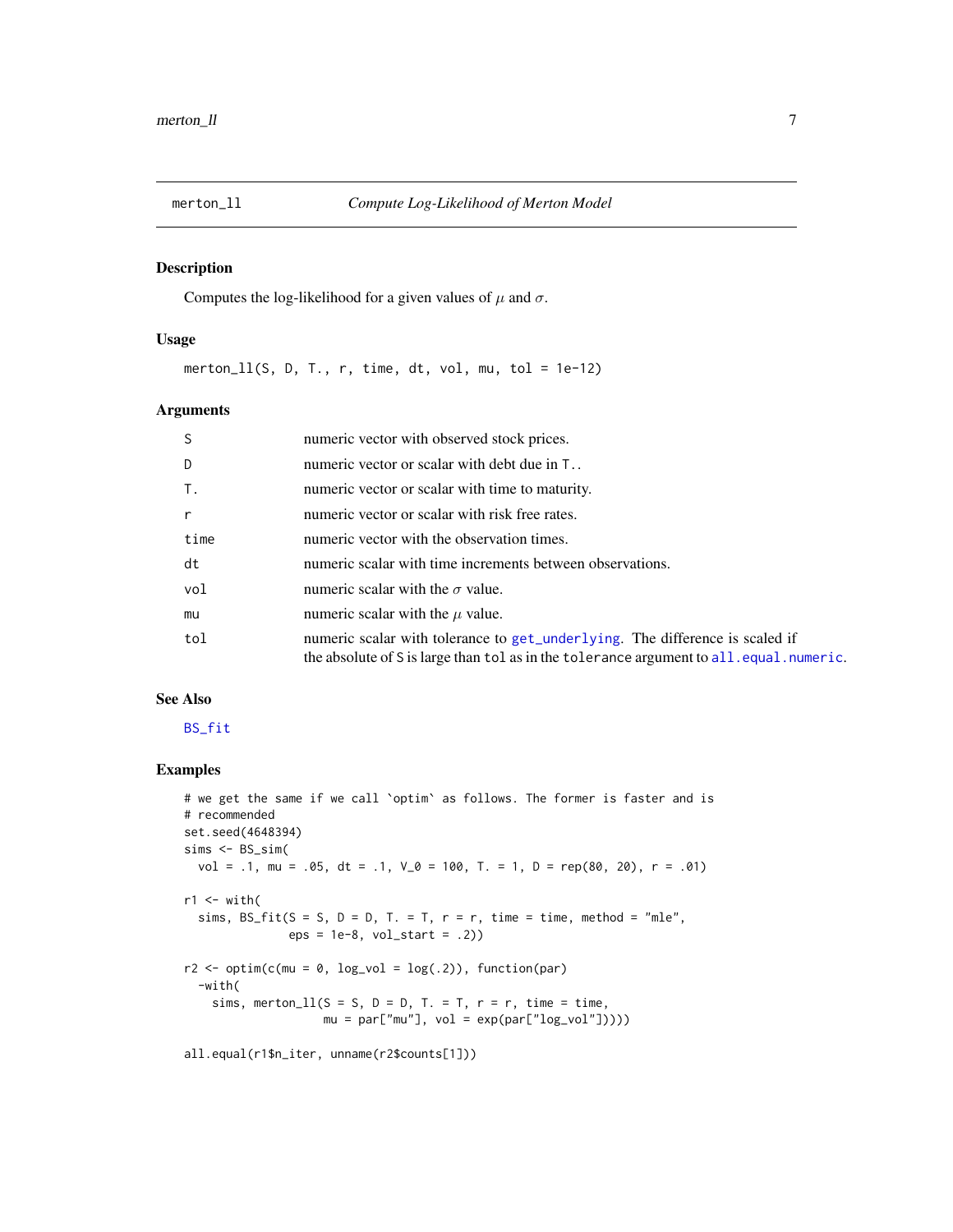```
all.equal(r1$ests[1], r2$par[1])
all.equal(r1$ests[2], exp(r2$par[2]), check.attributes = FALSE)
# the log-likelihood integrates to one as it should though likely not the
# most stable way to test this
ll <- integrate(
 function(x) sapply(x, function(S)
    exp(merton_ll(
      S = c(1, S), D = .8, T. = 3, r = .01, dt = 1/250, vol = .2,mu = .05)),
  lower = 1e-4, upper = 6)
stopifnot(isTRUE(all.equal(ll$value, 1, tolerance = 1e-5)))
```